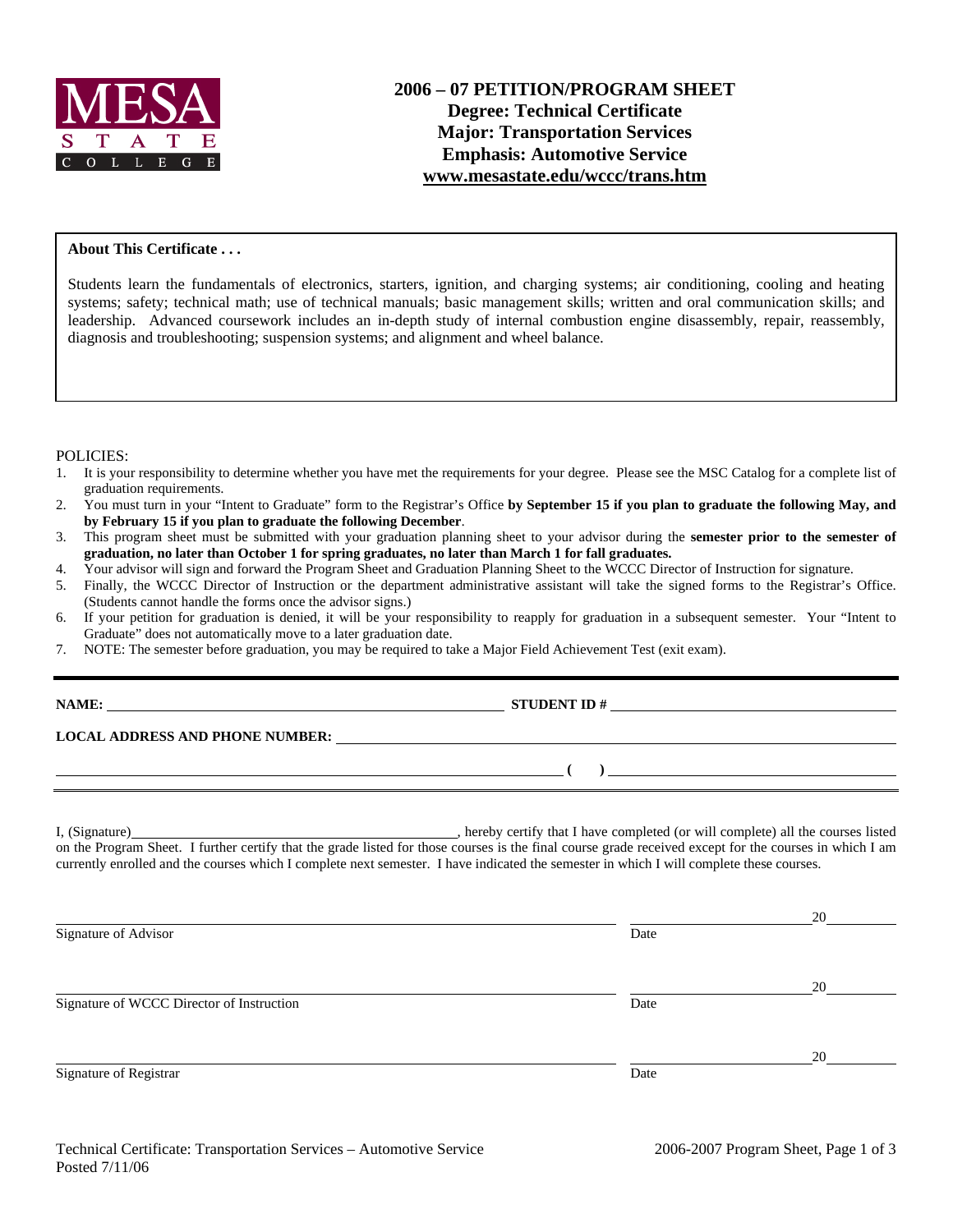- A cumulative grade point average of 2.0 or higher must be maintained for all courses taken and a "C" or better must be achieved in each course which comprises the area of emphasis or specialization for TSTA, TSTC, TSTD and TSTG.
- It is recommended that students work closely with a faculty advisor when selecting appropriate courses and scheduling classes.

## **Technical Certificate: Transportation Services – Automotive Service** (40 Semester Hours)

| Course                                                                                                           | No.   | Credit         | Grade | Term | Year | Trns/Subs | Course      | No.  | Credit         | Grade | Term                                                                                                            | Year | Trns/Subs |
|------------------------------------------------------------------------------------------------------------------|-------|----------------|-------|------|------|-----------|-------------|------|----------------|-------|-----------------------------------------------------------------------------------------------------------------|------|-----------|
| <b>TSTC</b>                                                                                                      | 100   |                |       |      |      |           | <b>TSTC</b> | 171  | $\overline{2}$ |       |                                                                                                                 |      |           |
| <b>TSTC</b>                                                                                                      | - 101 |                |       |      |      |           | <b>TSTC</b> | 180  |                |       | <u> 1980 - Jan James James Jan James James Jan James James Jan James James Jan James James Jan Jan James Ja</u> |      |           |
| <b>TSTC</b>                                                                                                      | 110   |                |       |      |      |           | <b>TSTC</b> | 190  |                |       |                                                                                                                 |      |           |
| <b>TSTC</b>                                                                                                      | 130   | $\overline{2}$ |       |      |      |           | <b>UTEC</b> | 107  | 4              |       |                                                                                                                 |      |           |
| <b>TSTC</b>                                                                                                      | 140   |                |       |      |      |           | <b>UTEC</b> | 120  | $\frac{3}{2}$  |       |                                                                                                                 |      |           |
| <b>TSTC</b>                                                                                                      | 160   | $\overline{2}$ |       |      |      |           | <b>UTEC</b> | 150  | $\frac{3}{2}$  |       |                                                                                                                 |      |           |
| <b>TSTC</b>                                                                                                      | 170   |                |       |      |      |           | <b>WELD</b> | 151  |                |       |                                                                                                                 |      |           |
|                                                                                                                  |       |                |       |      |      |           | <b>WELD</b> | 151L | 2              |       |                                                                                                                 |      |           |
|                                                                                                                  |       |                |       |      |      |           |             |      |                |       |                                                                                                                 |      |           |
| Restricted Electives, Choose 13 semester hours from: TSTA 245, TSTA 247, TSTA 265, TSTA 267, TSTA 275, TSTA 287, |       |                |       |      |      |           |             |      |                |       |                                                                                                                 |      |           |
| TSTG 115, TSTG 135, TSTG 140, TSTG170, TSTG 175, TSTG 195, TSTG 240, TSTG 270, UTEC 220.                         |       |                |       |      |      |           |             |      |                |       |                                                                                                                 |      |           |

(Please see advisor when selecting electives.)

 $\ddot{\phantom{a}}$   $\ddot{\phantom{a}}$ 

#### **Technical Certificate: Transportation Services – Automotive Service Course Requirements** (40 Semester Hours) **Required Courses:**

| TSTC 100 Introduction to Transportation Services |                                          |
|--------------------------------------------------|------------------------------------------|
| TSTC 101 Vehicle Service and Inspection          |                                          |
| TSTC 110 Engine Fundamentals                     |                                          |
| <b>TSTC 130 Electrical Fundamentals</b>          |                                          |
| <b>TSTC 140 Drive Train Fundamentals</b>         |                                          |
| TSTC 160 Electronic Control Systems              |                                          |
| <b>TSTC 170 Chassis Fundamentals</b>             |                                          |
| TSTC 171 Brake System Fundamentals               |                                          |
| TSTC 180 Fuel System Fundamentals                |                                          |
| <b>TSTC 190 Climate Control Fundamentals</b>     |                                          |
| UTEC 107 Mathematics for Technology              |                                          |
| UTEC 120 Industry Safety Practices               |                                          |
| UTEC 150 Fluid Power                             |                                          |
| WELD 151 Industrial Welding                      |                                          |
| WELD 151L Industrial Welding Laboratory          |                                          |
| <b>Choose 13 semester hours from:</b>            |                                          |
| TSTA 245 Manual Drive Trains                     | TSTG 140 Job Shop                        |
| TSTA 247 Automatic Drive Train Service           | <b>TSTG 170 Practical Application</b>    |
| TSTA 265 Engine Control Services                 | TSTG 175 Hydraulic Brake Service         |
| TSTA 267 Body and Chassis Controls               | <b>TSTG 195 Climate Control Services</b> |
| TSTA 275 Alignment and Suspension Service        | TSTG 240 Advanced Job Shop               |
| TSTA 287 Engine Performance and Emissions        | TSTG 270 Advanced Practical Applications |
| TSTG 115 Gas Engine Reconditioning               | UTEC 220 Industry Employment Practices   |
| TSTG 135 Electrical Component Repair             |                                          |